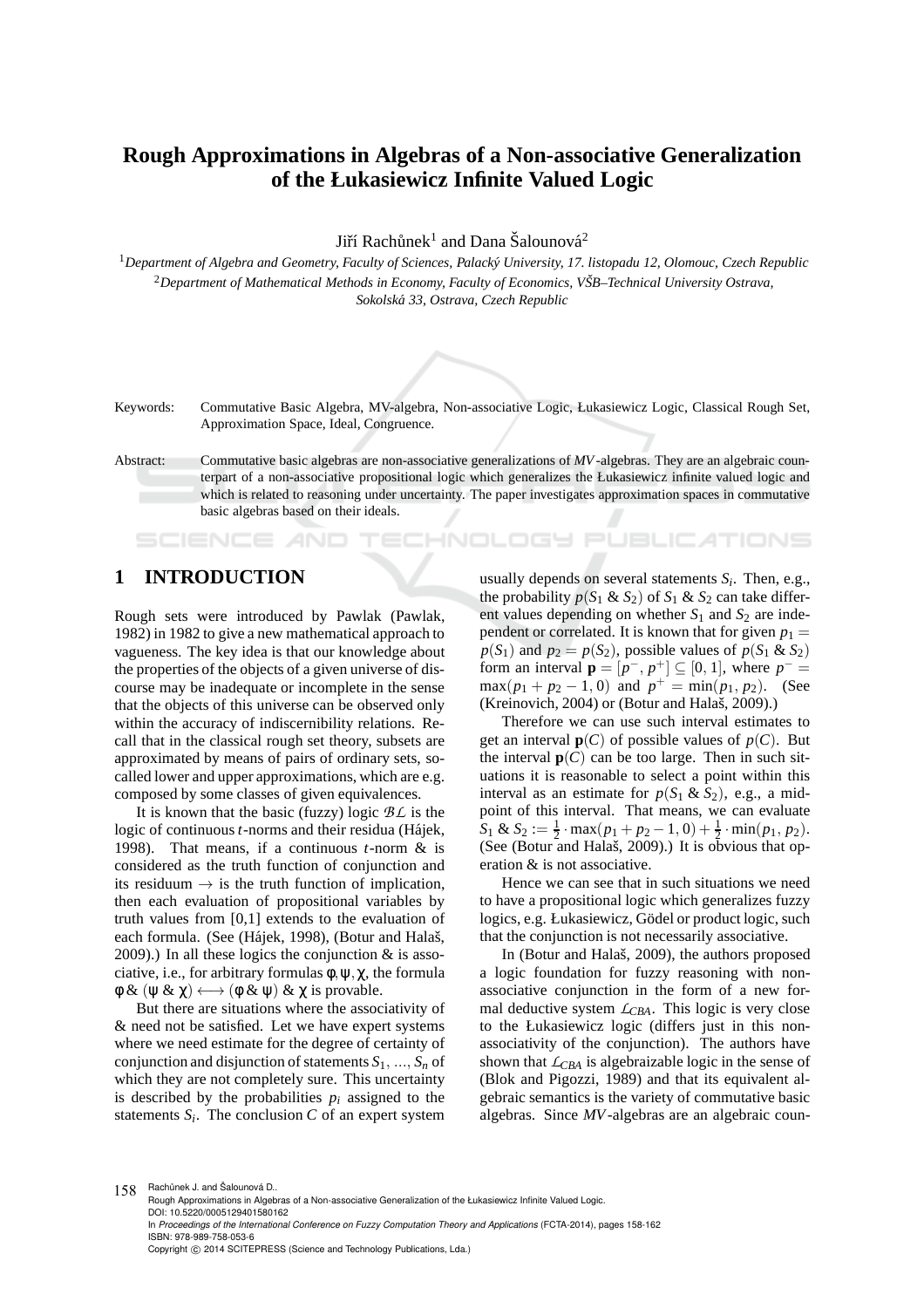terpart of the Łukasiewicz logic, commutative basic algebras are appropriate non-associative generalizations of *MV*-algebras.

*MV*-algebras are an algebraic semantics of a logic with truth values from the real interval [0, 1] and thus it is natural that rough sets in *MV*-algebras were introduced and investigated. (See (Rasouli and Davvaz, 2010).) The corresponding approximate spaces are based on congruences or, equivalently, on ideals of *MV*-algebras.

In the paper we introduce and study approximate spaces in commutative basic algebras. Analogously as in *MV*-algebras, congruences correspond to ideals and so we deal with approximate spaces based on ideals of these algebras.

# **2 PRELIMINARIES**

An algebra  $A = (A; \oplus, \neg, 0)$  of type  $\langle 2,1,0 \rangle$  is called a *basic algebra* (Chajda et al., 2009) if for any  $x, y, z \in$ *A*:

- (1)  $x \oplus 0 = x$ ;
- (2)  $\neg\neg x = x;$
- (3)  $\neg(\neg x \oplus y) \oplus y = \neg(\neg y \oplus x) \oplus x;$
- (4) ¬(¬(¬(*x*⊕*y*)⊕*y*)⊕*z*)⊕(*x*⊕*z*) = ¬0.

If the groupoid  $(A; \oplus)$  is commutative then  $(A; \oplus, \neg, 0)$  is a *commutative basic algebra*.

Put  $1 := \neg 0$ . Let  $\leq$  be the binary relation on *A* such that

 $x \le y \implies \neg x \oplus y = 1.$ 

Then  $\leq$  is an order and the ordered set  $(A; \leq)$  is a bounded lattice, where 0 is the least and 1 the greatest element, and for the lattice operations we have

$$
x \vee y = \neg(\neg x \oplus y) \oplus y, \quad x \wedge y = \neg(\neg x \vee \neg y).
$$

The class of basic algebras contains certain classes of algebras of many-valued and quantum logics. For example, *MV*-algebras, orthomodular lattices and lattice effect algebras can be viewed as particular cases of basic algebras (see (Chajda et al., 2009)).

In what follows, we will deal with commutative basic algebras. Recall that in such a case the lattice  $(A; \vee, \wedge)$  is distributive (Chajda et al., 2009). Moreover, every finite commutative basic algebra is an *MV*-algebra (Botur and Halaš, 2008), but there are commutative basic algebras which are not *MV*algebras. (Recall that *MV*-algebras are just associative commutative basic algebras.)

Define, for any  $x, y \in A$ ,

$$
x \ominus y := \neg(\neg x \oplus y).
$$

For the fundamental properties of commutative basic algebras see (Botur and Halaš, 2008), (Botur and Halaš, 2009) or (Botur et al., 2012).

Let *A* be a commutative basic algebra and  $\emptyset \neq I \subseteq$ *A*. Then *I* is called

- (a) a *preideal* of *A* if
	- (i)  $x, y \in I \implies x \oplus y \in I$ ;
	- (ii)  $x \in I$ ,  $y \in A$ ,  $y \le x \implies y \in I$ ;
- (b) an *ideal* of *A* if *I* is the 0-class of some congruence on *A*.

(See (Krňávek and Kühr, 2011) or (Botur et al., 2012).)

Every ideal of *A* is a preideal of *A* but not conversely (Krňávek and Kühr, 2011). Ideals of *A* are exactly kernels of congruences and since the variety of commutative basic algebras is congruence regular, any ideal *I* is the 0-class of a unique congruence  $\theta$ <sup>*I*</sup> on *A*. Then  $(x, y) \in \theta_I$  iff  $x \ominus y$ ,  $y \ominus x \in I$ . Hence we will denote the quotient algebra  $A/\theta_I$  also in the form  $A/I$ .

Let  $P(A)$  and  $I(A)$  be the set of preideals and ideals of *A*, respectively. Then by (Krňávek and Kühr, 2011),  $(\mathcal{P}(A), \subseteq)$  is a distributive complete lattice and  $(I(A), \subseteq)$  is its complete sublattice.

An *additive term* is a commutative basic algebra term in which the symbol  $\neg$  does not occure. If A is a commutative basic algebra and  $\emptyset \neq B \subseteq A$ , then the preideal  $\langle B \rangle$  generated by *B* contains exactly those elements  $a \in A$  such that  $a \leq \tau(b_1, \ldots, b_n)$  for some *n*-ary additive term  $\tau$  and  $b_1, \ldots, b_n \in B$ .

Now we recall some basic notions of the theory of classical approximation spaces. An *approximation space* is a pair  $(S, \theta)$  where *S* is a set and  $\theta$ an equivalence on *S*. For any approximation space (*S*,θ), by the *upper rough approximation* in (*S*,θ) we will mean the mapping  $Apr: \mathcal{P}(S) \longrightarrow \mathcal{P}(S)$ such that  $\overline{Apr}(X) := \{x \in S : x/\theta \cap X \neq \emptyset\}$  and by the *lower rough approximation* in (*S*,θ) the mapping  $Apr: \mathcal{P}(S) \longrightarrow \mathcal{P}(S)$  such that  $Apr(X) := \{x \in S:$  $\overline{x/\theta} \subseteq X$ , for any  $X \subseteq S$ . ( $x/\theta$  is the class of  $S/\theta$ containing *x*.)

If  $\overline{Apr}(X) = Apr(X)$  then *X* is called a *definable* set, otherwise *X* is called a *rough* set.

# **3 APPROXIMATIONS INDUCED BY IDEALS**

In this section we introduce and investigate special approximation spaces  $(A, θ)$  such that *A* is the universe of a commutative basic algebra and θ is a congruence on this basic algebra.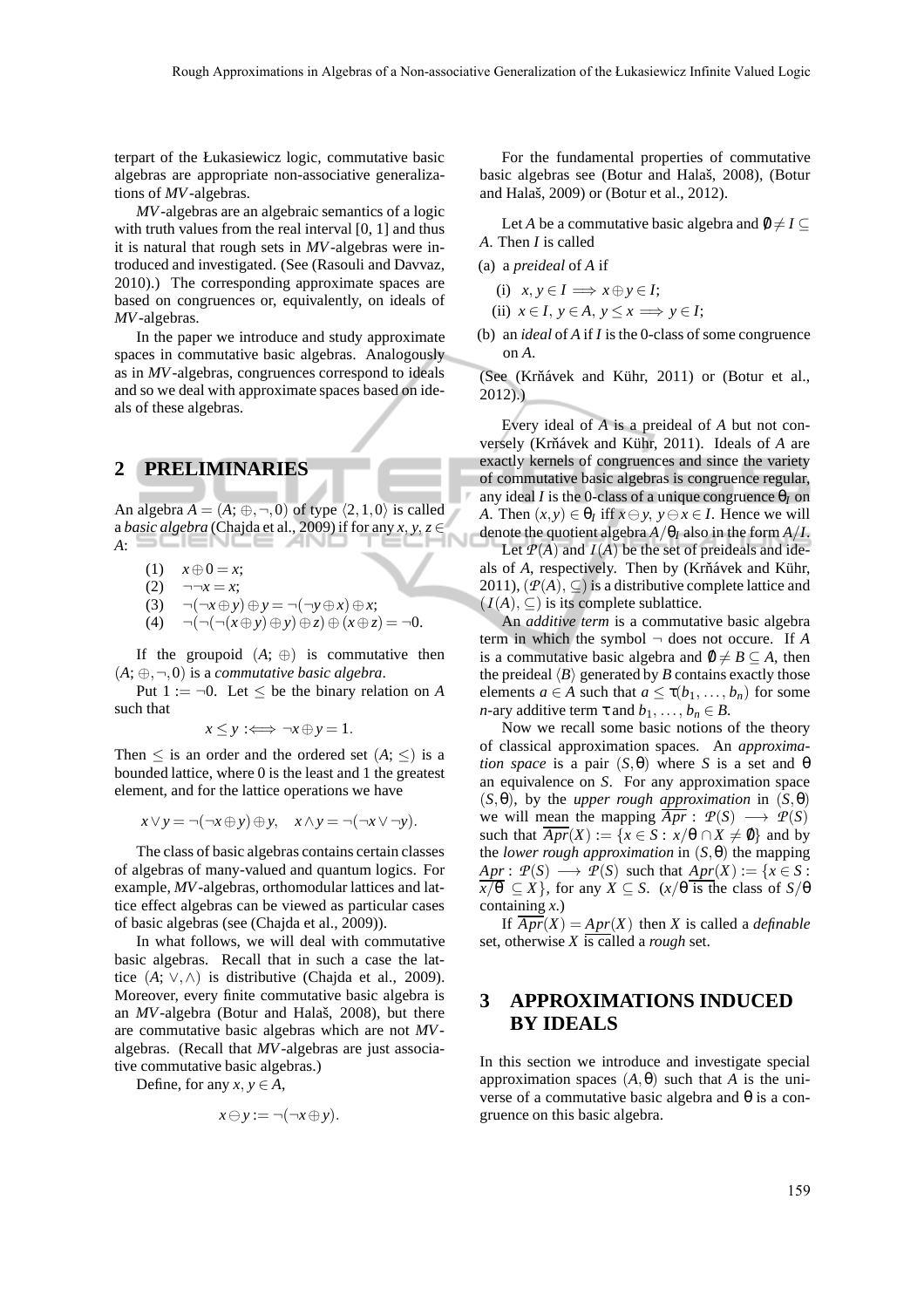. .

If  $A = (A; \oplus, \neg, 0)$  is a commutative basic algebra, θ a congruence on *A* and  $I = I_θ$  the corresponding ideal, then  $\frac{Apr_I(X)}{Apr_I(X)}$  will denote the lower and upper rough approximation of any  $X \subseteq A$ in the approximation space  $(A, \theta)$ .

**Proposition 3.1.** *Let A be a commutative basic algebra, I an ideal of A and a, b*  $\in$  *A. Then a*/*I* = *b*/*I if and only if there are*  $x, y \in I$  *such that*  $a = (b \oplus y) \ominus x$ *.* 

*Proof.* Let  $a = (b \oplus y) \ominus x$ , where  $x, y \in I$ . Then  $b \ominus a = b \ominus ((b \oplus y) \ominus x) \leq b \ominus (b \ominus x) = b \wedge x \leq x$ , thus  $b \ominus a \in I$ .

Further,  $a \ominus b = ((b \oplus y) \ominus x) \ominus b \le (b \oplus y) \ominus b =$ *y* ∧ ¬*b*  $\le$  *y* ∈ *I*, hence *a*  $\ominus$  *b* ∈ *I*.

Therefore  $a/I = b/I$ .

Conversely, let  $a/I = b/I$ , i.e.  $x = b \ominus a$ ,  $y = a \ominus a$ *b* ∈ *I*. We have  $y \oplus b = (a \ominus b) \oplus b = a \vee b = (b \ominus b)$ *a*)⊕*a* = *x*⊕*a*, thus  $(y \oplus b) ⊕ x = (x \oplus a) ⊕ x = a \land \neg x$ . At the same time  $x = b \ominus a \leq 1 \ominus a = \neg a$ , that means *x* ≤ ¬*a*, hence *a* ≤ ¬*x*, thus *a* ∧ ¬*x* = *a*. Therefore we get  $a = (b \oplus y) \ominus x$ .

If *A* is a commutative basic algebra and  $\emptyset \neq \emptyset$  $X, Y \subseteq A$ , denote by  $\langle X, Y \rangle$  the preideal of *A* generated by  $X \cup Y$ .

If  $\tau = \tau(z_1, \ldots, z_n)$  is an additive term, then by  $l(\tau)$  we will mean the number of occurencies of the variables  $z_1, \ldots, z_n$  in  $\tau$ .

**Lemma 3.2.** *(Botur et al., 2012) Let A be a commutative basic algebra and I an ideal of A. Then, for all*  $a, b \in A$ ,  $a \oplus (b \oplus I) = (a \oplus b) \oplus I$ .

**Theorem 3.3.** *Let I be an ideal of a commutative basic algebra A and*  $\emptyset \neq X, Y \subseteq A$ . Then

$$
\overline{Apr}_I(\langle X,Y\rangle)\subseteq \langle \overline{Apr}_I(X), \overline{Apr}_I(Y)\rangle.
$$

*If A is linearly ordered then*

$$
\overline{Apr}_I(\langle X,Y\rangle)=\langle \overline{Apr}_I(X),\overline{Apr}_I(Y)\rangle.
$$

*Proof.* If  $a \in Apr_I(\langle X, Y \rangle)$  then  $a/I \cap \langle X, Y \rangle \neq$ 0. Let  $b \in a/I \cap \langle X, Y \rangle$  and  $b \leq \tau(z_1, \ldots, z_n)$ where  $\tau$  is an *n*-ary additive term and  $z_i \in X \cup$ *Y*,  $i = 1, \ldots, n$ . Suppose that  $\tau_1$  and  $\tau_2$  are *n*ary additive terms such that  $l(\tau_1)$ ,  $l(\tau_2) < l(\tau)$  and  $\tau(z_1, ..., z_n) = \tau_1(z_1, ..., z_n) \oplus \tau_2(z_1, ..., z_n)$ . Since  $a/I = b/I$ , there are *x*,  $y \in I$  such that  $a = (b \oplus y) \ominus x$ . Hence  $a = (b \oplus y) \ominus x \leq b \oplus y \leq (\tau_1(z_1, \ldots, z_n) \oplus$  $\tau_2(z_1, ..., z_n)) \oplus y = \tau_1(z_1, ..., z_n) \oplus (\tau_2(z_1, ..., z_n) \oplus$ *u*) where  $u \in I$ . Since  $(\tau_2(z_1, ..., z_n) \oplus u)/I =$  $\tau_2(z_1, ..., z_n)/I \oplus u/I = \tau_2(z_1, ..., z_n)/I$  and  $z_i \in$  $\overline{Apr}_I(X) \cup \overline{Apr}_I(Y)$ ,  $i = 1,...,n$ , we obtain  $a \in I$  $\langle \overline{Apr}_I(X), \overline{Apr}_I(Y) \rangle.$ 

Suppose *A* is linearly ordered. Let  $a \in$  $\langle Apr_I(X), Apr_I(Y) \rangle$ ,  $a \le \tau(v_1, \ldots, v_n)$ , where  $\tau$  is an *n*-ary additive term,  $v_i \in \overline{Apr}_I(X) \cup \overline{Apr}_I(Y)$ ,  $i =$ 

1,...,*n*. Let  $w_i \in v_i/I \cap X$ , provided  $v_i \in X$ , and  $w_i \in v_i / I \cap Y$ , provided  $v_i \in Y$ , and let  $z \in a / I$ . Suppose  $a/I \neq \tau(w_1,...,w_n)/I$ . Since *A* is linearly ordered,  $z < \tau(w_1,...,w_n)$ , hence  $z \in \langle X, Y \rangle$ . Therefore  $a \in \overline{Apr}_I(\langle X,Y \rangle).$ 

**Theorem 3.4.** *Let I be an ideal of a commutative basic algebra A and*  $\emptyset \neq X, Y \subseteq A$ . Then

$$
\langle \underline{Apr_f}(X), \underline{Apr_f}(Y) \rangle \subseteq \underline{Apr_f}(\langle X, Y \rangle).
$$

*Proof.* Let  $a \in \langle \underline{Apr}_I(X), \underline{Apr}_I(Y) \rangle$ . Suppose  $a \leq \tau(z_1, \ldots, z_n)$ , where  $\tau$  is an *n*-ary additive term and  $z_i \in \underline{Apr}_I(X) \cup \underline{Apr}_I(Y), i = 1, \ldots, n$ . Let  $b \in a/I$ . Then there are  $x, y \in I$  with  $b = (a \oplus x) \ominus y$ . If  $\tau_1$  and  $\tau_2$ are *n*-ary additive terms such that  $l(\tau_1)$ ,  $l(\tau_2) < l(\tau)$ and  $\tau(z_1, ..., z_n) = \tau_1(z_1, ..., z_n) \oplus \tau_2(z_1, ..., z_n),$ then  $b = (a \oplus x) \ominus y \le a \oplus x \le \tau(z_1, \ldots, z_n) \oplus x =$  $(\tau_1(z_1,\ldots,z_n)\oplus\tau_2(z_1,\ldots,z_n))\oplus x=\tau_1(z_1,\ldots,z_n)\oplus$  $(\tau_2(z_1, \ldots, z_n) \oplus u)$ , where  $u \in I$ .

We have  $(\tau_2(z_1, \ldots, z_n) \oplus u)/I$  $\tau_2(z_1, ..., z_n)/I = \tau_2(z_1/I, ..., z_n/I) \subseteq \langle X, Y \rangle$ because  $z_i/I \subseteq X \cup Y$ ,  $i = 1, \ldots, n$ . Analogously  $\tau_1(z_1/I, \ldots, z_n/I) \subseteq \langle X, Y \rangle$ , thus also  $\tau(z_1/I, \ldots, z_n/I) \subseteq \langle X, Y \rangle$ , i.e.  $b \in \langle X, Y \rangle$ . Therefore  $a \in \underline{Apr}_I(\langle X,Y \rangle)$ .

**Theorem 3.5.** *Let A be a linearly ordered commutative basic algebra, I an ideal of A and*  $X \neq 0$  *a convex* subset of A. Then also  $\frac{Apr_I}{X}(X)$  and  $\overline{Apr_I}(X)$  are con*vex.*

*Proof.* Let  $x, y \in \underline{Apr}_I(X)$ ,  $z \in A$ ,  $x \le z \le y$  and  $x/I \neq z/I \neq y/I$ . Suppose  $a \in z/I$ . The congruence θ*I* has convex classes, hence for any elements  $x_1$  ∈  $x/I$ ,  $y_1 \in y/I$  and  $z_1 \in z/I$  we have  $x_1 < z_1 < y_1$ , thus  $z_1 \in \underline{Apr}_I(X)$ , and therefore  $z \in \underline{Apr}_I(X)$ . That means  $Apr<sub>I</sub>(X)$  is convex

Let now  $x, y \in Apr_I(X)$  and  $z \in A$  such that  $x \le z \le$ *y*. Let  $x_1 \in x/I \cap X$ ,  $y_1 \in y/I \cap X$  and  $x/I \neq z/I \neq y/I$ . If *z*<sub>1</sub> ∈ *z*/*I*, then *x*<sub>1</sub> < *z*<sub>1</sub> < *y*<sub>1</sub>. Since *x*<sub>1</sub>, *y*<sub>1</sub> ∈ *X*, we get  $z_1 \in z/I \cap X$ , therefore  $z \in \overline{Apr}_I(X)$ . That means  $\overline{Apr}_I(X)$  is convex.

Let *A* be a commutative basic algebra. If  $B \subseteq A$ , put  $\neg B := \{\neg b : b \in B\}.$ 

**Theorem 3.6.** *Let A be a commutative basic algebra, I* an ideal of A and  $\emptyset \neq X \subseteq A$ . Then

a) 
$$
\overline{\mathcal{A}pr_I}(X) = \overline{Apr_I}(\neg X);
$$

$$
b) \qquad \neg \underline{Apr}_I(X) = \underline{Apr}_I(\neg X).
$$

*Proof.* a) Let  $x \in \neg \overline{Apr}_I(X)$ . Then  $\neg x \in \overline{Apr}_I(X)$ , thus  $\neg x/I \cap X \neq \emptyset$ . Let  $y \in \neg x/I \cap X$ . Then  $\neg x \ominus$ *y*, *y*⊖ ¬*x* ∈ *I*, hence also *x* ⊖ ¬*y*, ¬*y* ⊖ *x* ∈ *I* and ¬*y* ∈  $\neg X$ . Therefore  $x \in Apr_I(\neg X)$ , and so  $\neg Apr_I(X) \subseteq$  $\overline{Apr}_{I}(\neg X).$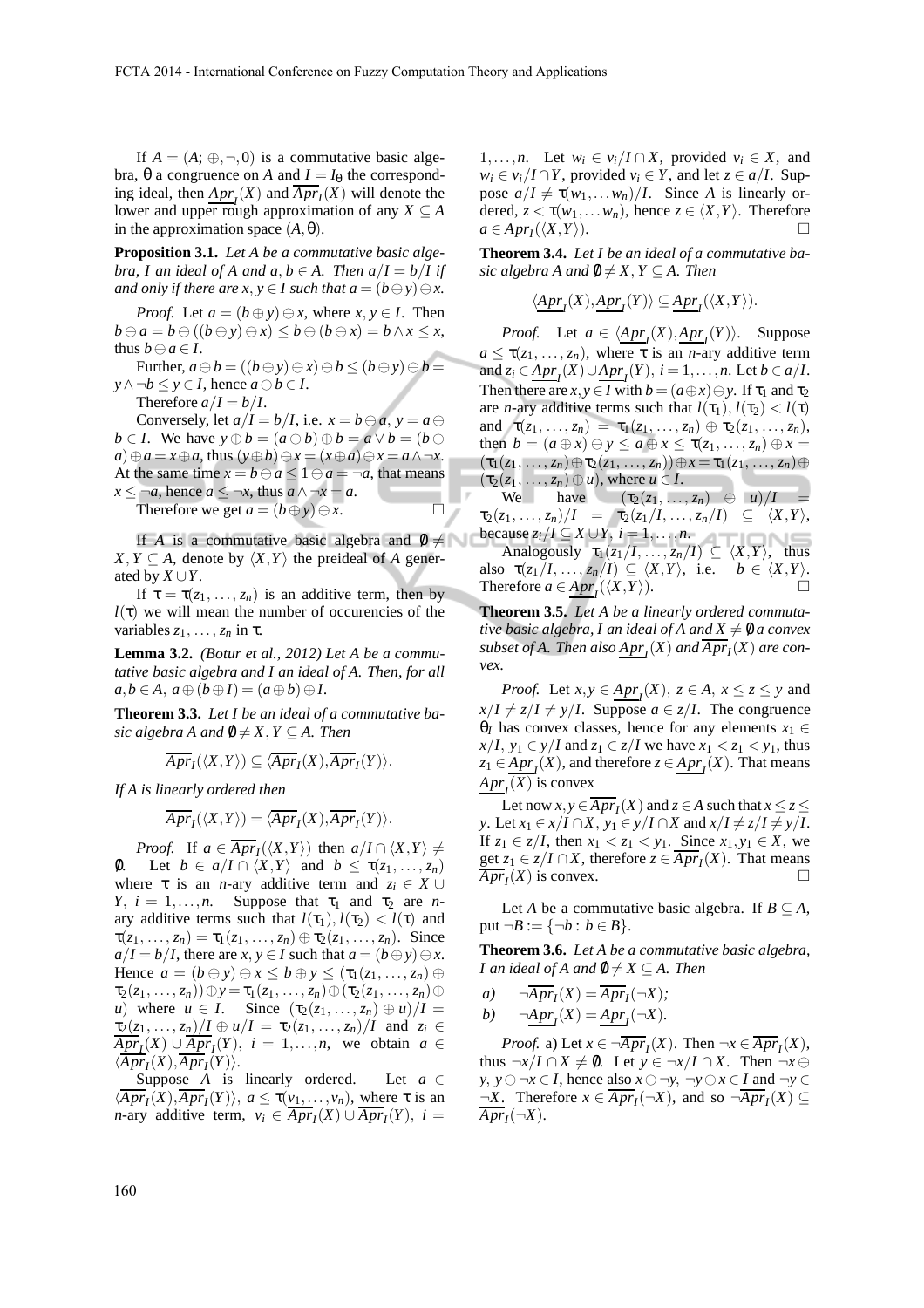Let  $x \in \overline{Apr}_I(\neg X)$  and  $y \in x/I \cap \neg X$ . Then  $x \ominus$ *y*, *y*⊖*x* ∈ *I*, hence also ¬*x* ⊖ ¬*y*, ¬*y* ⊖ ¬*x* ∈ *I*, and  $\neg y \in X$ . Thus  $\neg x / I \cap X \neq \emptyset$ , so  $\neg x \in \overline{Apr_I}(X)$ , and consequently  $x \in \neg \overline{Apr}_I(X)$ . That means  $\overline{Apr}_I(\neg X) \subseteq$  $\neg \overline{Apr}_I(X)$ .

b) Let  $x \in \neg \underline{Apr}_I(X)$ . Then  $\neg x \in \underline{Apr}_I(X)$ , that means  $\neg x/I \subseteq \overline{X}$ . Thus  $x/I \subseteq \neg X$ , hence  $x \in$  $Apr_{I}(\neg X)$ .

Let  $x \in \underline{Apr}(\neg X)$ , i.e.  $x/I \subseteq \neg X$ . Hence  $\neg x/I \subseteq$ *X*, therefore  $\overline{x} \in \neg \underline{Apr}_I(X)$ .

**Lemma 3.7.** *(Botur et al., 2012, Lemma 2.7) If A is a commutative basic algebra and I is a preideal of A, then the following are equivalent:*

*(i) I is an ideal of A;*

(ii) 
$$
(a \oplus (b \oplus x)) \oplus (a \oplus b) \in I
$$
 for all  $a, b \in A, x \in I$ .

**Theorem 3.8.** *Let A be a linearly ordered commutative basic algebra and I and J ideals of A. Then*  $\overline{Apr}_{I}(J)$  *is an ideal of A.* 

*Proof.* Obviously  $0 \in Apr_I(J)$ .

Let  $x \in Apr_I(J)$ ,  $y \in A$ ,  $y \le x$ . Let  $x_1 \in x/I \cap J$ . Suppose that  $y_1 \in y/I$  and  $y/I \neq x/I$ . Then  $y_1 < x_1$ , hence  $y_1 \in J$ , and thus  $y \in \overline{Apr}_I(J)$ .

Now, let  $x, y \in \overline{Apr}_I(J)$ ,  $x_1 \in x/I \cap J$  and  $y_1 \in$ *y*/*I* ∩*J*. Then  $x_1 ⊕ y_1 ∈ J$  and  $x_1 ⊕ y_1 ∈ (x/I) ⊕ (y/I) =$  $(x \oplus y)/I$ . Therefore  $x \oplus y \in \overline{Apr}_I(J)$ .

Let  $x, y \in A$ ,  $a \in \overline{Apr}_I(J)$  and  $a_1 \in a/I \cap J$ . Then  $((x \oplus (y \oplus a)) \ominus (x \oplus y))/I = (x/I \oplus (y/I \oplus a/I)) \ominus$  $(x/I \oplus y/I) = (x/I \oplus (y/I \oplus a_1/I)) \oplus (x/I \oplus y/I) =$  $(x \oplus (y \oplus a_1)) \ominus (x \oplus y))/I$  and  $(x \oplus (y \oplus a_1)) \ominus (x \oplus y)$ *y*) ∈ *J*. Hence  $(x \oplus (y \oplus a)) \ominus (x \oplus y) \in \overline{Apr_I}(J)$ .

Therefore by Lemma 3.7,  $Apr_I(J)$  is an ideal of *A*.  $\Box$ 

**4 CONNECTIONS AMONG APPROXIMATION SPACES**

In this section we investigate approximation spaces which are induced by different or special ideals.

**Proposition 4.1.** *If I and J are ideals of a commutative basic algebra and*  $\emptyset \neq X \subseteq A$ *, then* 

$$
\underline{Apr}_{\langle I,J\rangle}(X)\subseteq \langle \underline{Apr_{I}}(X),\underline{Apr_{J}}(X)\rangle.
$$

*Proof.* If  $a \in \underline{Apr}_{(I,J)}(X)$ , then  $a/\langle I,J \rangle \subseteq X$ , thus also  $a/I$ ,  $a/J \subseteq X$ . Hence  $a \le a \oplus a \in$  $\langle \underline{Apr}_I(X), \underline{Apr}_J(X) \rangle.$ 

**Lemma 4.2.** *Let A*<sup>1</sup> *and A*<sup>2</sup> *be commutative basic algebras, I an ideal of A*<sup>2</sup> *and f a homomorphism of A*<sup>1</sup> *into*  $A_2$ *. Then*  $f^{-1}(I)$  *is an ideal of*  $A_1$ *.* 

*Proof.* Obviously  $f^{-1}(I)$  is a preideal of  $A_1$ . Let  $x, y \in A_1$  and  $a \in f^{-1}(I)$ . Then  $f((x \oplus (y \oplus a)) \ominus (x \oplus a))$ *y*)) = (*f*(*x*) ⊕ (*f*(*y*) ⊕ *f*(*a*)) ⊖ (*f*(*x*) ⊕ *f*(*y*)) ∈ *I*, therefore  $f^{-1}(I)$  is an ideal of  $A_1$ .

**Theorem 4.3.** Let  $A_1$  and  $A_2$  be commutative basic *algebras, f a homomorphism of A*<sup>1</sup> *into A*2*, I an ideal of*  $A_2$  *and*  $\emptyset \neq X \subseteq A_2$ *. Then* 

$$
f^{-1}(\overline{Apr}_I(X)) = \overline{Apr}_{f^{-1}(I)}(f^{-1}(X)).
$$

*Proof.* Let  $x \in A_1$ . Then  $x \in \overline{Apr}_{f^{-1}(I)}(f^{-1}(X))$ if and only if there exists  $z \in x/f^{-1}(I) \cap f^{-1}(X)$  iff *z*⊖*x*, *x*⊖*z*∈*f*<sup>-1</sup>(*I*) iff *f*(*z*⊖*x*), *f*(*x*⊖*x*) ∈ *I* iff *f*(*z*)⊖ *f*(*x*), *f*(*x*)⊖ *f*(*z*) ∈ *I* iff  $f(z)/I = f(x)/I$ .

We have  $f(z) \in f(x)/I$ ,  $z \in f^{-1}(X)$ , then  $f(z) \in$  $f(x)/I \cap X$ , hence  $f(x)/I \cap X \neq \emptyset$ , and so  $f(x) \in$  $Apr_I(X)$ .

That means  $x \in \overline{Apr}_{f^{-1}(I)}(f^{-1}(X))$  if and only if  $x \in f^{-1}(\overline{Apr}_I(X)).$   $\Box$ 

**Theorem 4.4.** Let  $A_1$  and  $A_2$  be commutative basic *algebras,*  $f : A_1 \longrightarrow A_2$  *a homomorphism and*  $\emptyset \neq$  $X \subseteq A_1$ *. Then*  $\sim$ 

$$
f(\overline{Apr}_{\text{Ker}(f)}(X)) = f(X).
$$

*Proof.* Let  $x \in f(\overline{Apr}_{\text{Ker}(f)}(X))$  and  $y \in$  $\overline{Apr}_{\text{Ker}(f)}(X)$  be such that  $x = f(y)$ . Let  $z \in$ *y*/Ker(*f*) ∩*X*. Then  $z \ominus y$ ,  $y \ominus z \in \text{Ker}(f)$  and  $z \in X$ . Hence  $f(z \ominus y) = 0$ ,  $f(y \ominus z) = 0$ , so  $f(z) \ominus f(y) = 0$ 0,  $f(y) \ominus f(z) = 0$ . Therefore  $f(z) = f(y) = x$ , i.e. *f*(*z*) ∈ *f*(*X*), and consequently *f*( $\overline{Apr}_{\text{Ker}(f)}(X)$ ) ⊆ *f*(*X*).

The converse inclusion is obvious.  $\Box$ 

**Proposition 4.5.** *Let A be a commutative basic algebra, I and J ideals of A and*  $\emptyset \neq X \subseteq A$ .

*a) If A is linearly ordered, then*

$$
\underline{Apr}_I(X) \cap \underline{Apr}_J(X) = \underline{Apr}_{I \cap J}(X).
$$

*b) If X is definable with respect to I or J, or if A is linearly ordered, then*

$$
\overline{Apr}_{I\cap J}(X)=\overline{Apr}_{I}(X)\cap \overline{Apr}_{J}(X).
$$

*Proof.* a) Obvious.

b) Let *X* be definable, e.g., with respect to *I*.  $\overline{Apr}_I(X) \cap \overline{Apr}_J(X) = X \cap \overline{Apr}_J(X) = X \subseteq$  $\overline{Apr}_{I\cap J}(X)$ .

The converse inclusion follows from the fact that *I* ∩ *J* ⊆ *I*, *J* implies  $\overline{Apr}_{I \cap J}(X) \subseteq \overline{Apr}_I(X)$ ,  $\overline{Apr}_J(X)$ .

For linearly ordered *A* it is obvious.